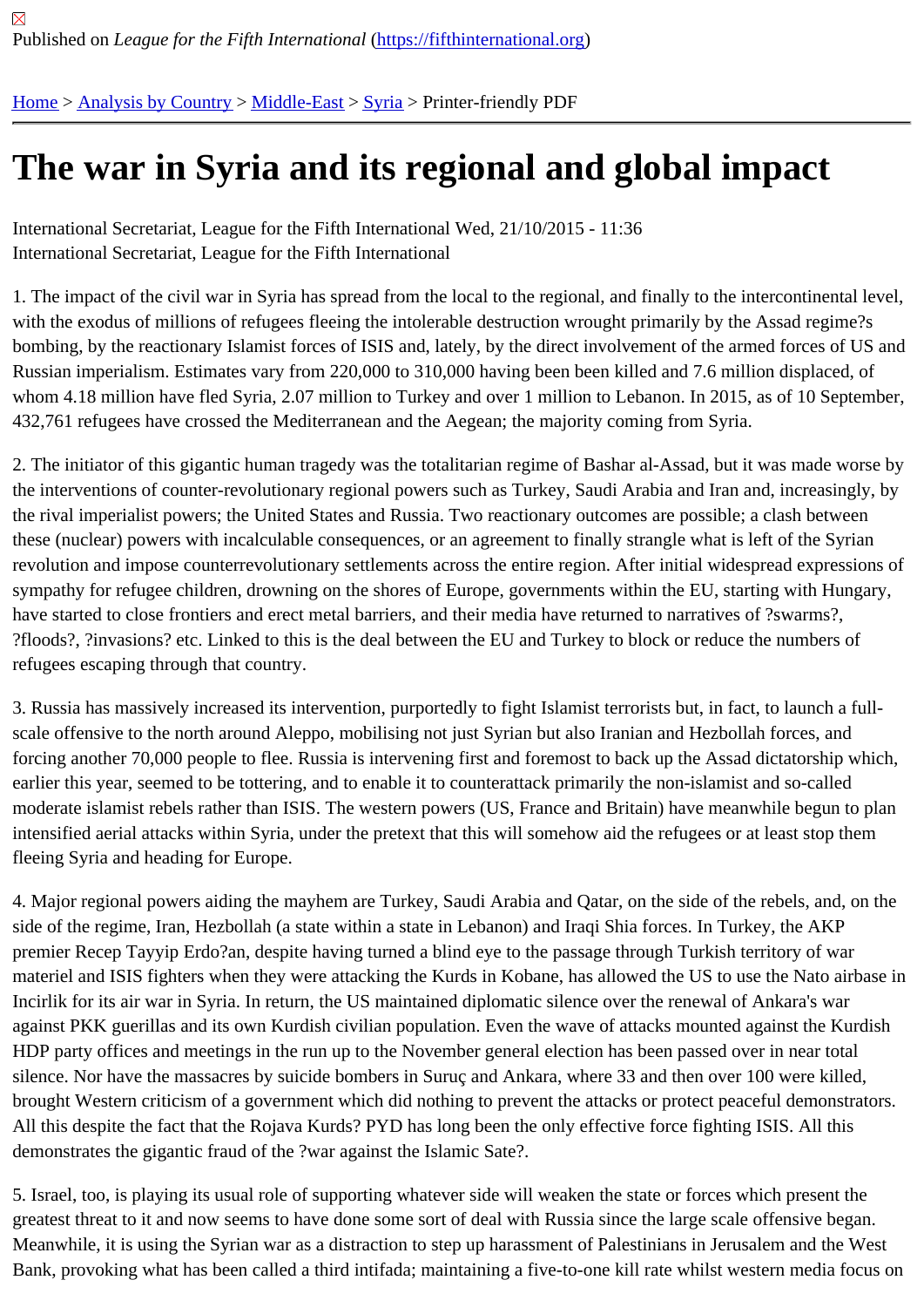terror attacks by Palestinians.

6. The ?Islamic State? (IS, ISIS, ISil) is a horror story for both camps, partly as a result of its media-savvy promotion of its own genuinely barbaric acts. Of course, equally barbaric acts by the USA, Russia, not to speak of those of the Assad and Saudi regimes, are not given anything like the same media coverage. ISIS has been allowed to grow because it is not the prime target of any of these forces, for all their protestations. Some, like the Syrian regime itself and the Turkish government, have long adopted a position of at best benign neglect of ISIS as long as its actions were targeted at their own number one enemies; the Free Syrian Army (FSA) and its allies, or the Rojava Kurds (PYD). In short, a nominal war against the truly disgusting mock caliphate has been a stalking horse for the conflicting objectives of the two imperialist camps and their increasingly independent and often troublesome allies.

7. None of the outside forces are intervening in support of the goals of the original democratic uprising of 2011. The Syrian Spring, beginning on 15 March 2011, was a genuine, popular, mass revolutionary uprising which, by June, had been forced to defend itself arms in hand by the regime?s massacres and torturing of prisoners. By July, defecting officers from the regime had formed the Free Syrian Army and local defence forces and democratic committees sprang up in areas liberated from the regime. However, outside intervention soon began with Turkey supporting and helping to organise the FSA. By early 2012, the period in which mass mobilisation by the civilian population was possible was over and the full-scale civil war began. Saudi Arabia and Qatar, targets and bitter foes of the Arab Spring uprisings, intervened in Syria to promote Sunni salafist militia groups; the former supporting Ahr?r ash-Sh?m and the latter Jabhat al-Nusra. These and other Islamist groups have come to predominate in the northern liberated areas around Idlib and Aleppo, whilst the FSA continues to dominate in the south around Deraa, the cradle of the Syrian revolution, and along the Lebanese border.

8. The FSA has received limited support from the US and other western states, though not as much as the more radical islamist groups have received from the Saudis and Qataris, which accounts in large measure for their growing weight within the rebel forces. Many fighters, even whole units, have transferred mainly to get weapons, not for ideological reasons. They, and the other more secular parts of the rebel forces who share illusions in the democratic credentials of the US and the European Union, have repeatedly called for those powers to intervene more decisively. However, the Obama administration, though belligerently demanding the exit of Assad himself, wishes at all costs to preserve the existing state machine of the Baathist dictatorship, fearing a repeat of the destruction of the Saddam regime in Iraq. This is in keeping with its support for President and Field Marshall Abdel Fattah al-Sisi?s restored military-police dictatorship in Egypt and the highly repressive Saudi regime currently committing atrocities on a mass scale in Yemen.

9. Vladimir Putin?s authoritarian regime in Russia has been praised by some who consider themselves on the left for ?standing up to US imperialism?. This is the height of folly. It is certainly true that Russia is both militarily and economically far weaker than the USA and its Nato allies, and that the US has aggressively advanced Nato membership in eastern Europe by installing a right wing nationalist regime in Kiev by a coup spearheaded by fascist militias, but none of this makes Putin a champion of anti-imperialism.

10. Putin?s motives in Syria are just as imperialist as the USA?s, just more modest and conservative, whatever the New Cold War hysteria in the western press makes out. As a long-term ally, the Assad regime is one of Russia's few remaining assets and Syria is the site of its only naval base outside of its own borders (Tartus). Besides this, Russia has reason to fear the US policy of fomenting faux democratic revolutions (colour or flower ones) as well as the nightmare of a genuine revolution in Russia that could begin around its own corrupt and repressive regime. Stability in the Middle East is, therefore, a very high priority for Putin and, for this reason, he is seeking good relations with both Egypt and with Israel, and with some success.

11. What then should be the policy of revolutionary socialists, indeed all parts of the working class movement, towards the Syrian crisis, the imperialist interventions, actual or threatened, and to consequences like the refugee crisis in the Middle East and Europe? Firstly, we should give no support whatsoever to Russia or America?s interventions or war mongering in the country. Indeed, we should call for the withdrawal of all their forces from the entire region. Secondly, we should equally condemn the interference of Turkey, Iran, Saudi Arabia, Qatar, Iraq, Jordan etc. and demand the